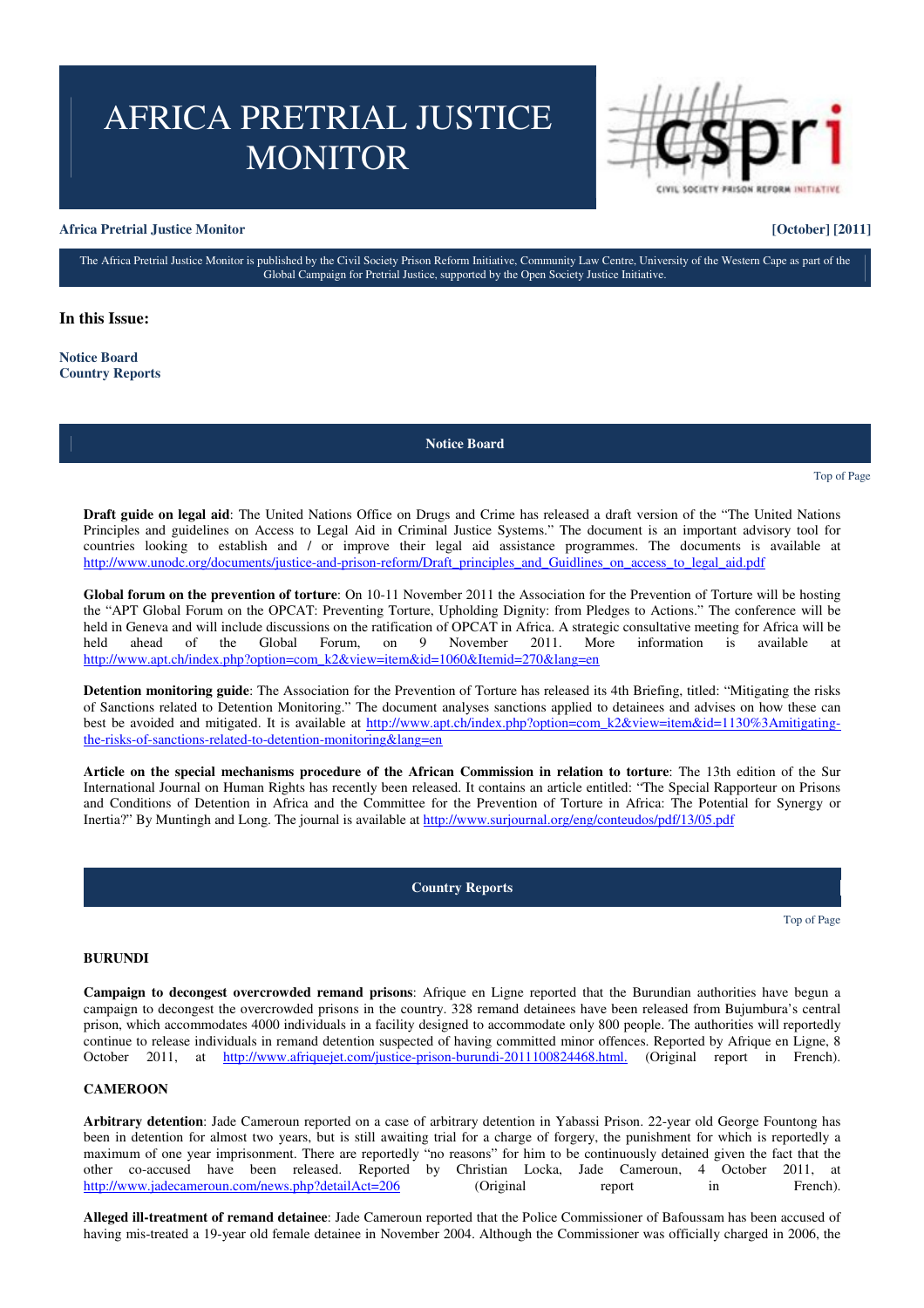|                                                    |  |  |  |  |  |            |  |        |  |  | trial has yet to begin. Reported by Guy Modeste Dzudie, Jade Cameroun, 18 October 2011, at |          |  |  |  |
|----------------------------------------------------|--|--|--|--|--|------------|--|--------|--|--|--------------------------------------------------------------------------------------------|----------|--|--|--|
| http://www.jadecameroun.com/news.php?detailAct=207 |  |  |  |  |  | (Original) |  | report |  |  |                                                                                            | French). |  |  |  |

**Youths arrested and detained in Douala**: Jade Cameroun reported that 17 youths, of which two are children, were arrested on 4 October 2011 while distributing political pamphlets in Douala. Accused of disturbing public order, they were detained altogether in a 5m² cell for eight days during which they were prevented from washing and denied access to food and water. On 12 October 2011 they were reportedly released on bail. Reported by Jade Cameroon, 20 October 2011, at http://jadecameroun.com/news.php?detailAct=209 (Original French). The report of the contract of the contract of the report of the report of the report of the contract of the report of the report of the contract of the report of the contract of the contract of the contr

**Lengthy remand detention**: Jade Cameroun reported that Joshua Mbah, accused of aggravated robbery, has been in remand detention since 16 November 2007. His writ of habeas corpus was reportedly rejected on the basis that he had not always responded to summons of appearance in the past. According to Mbah, however, this was because he did not have legal assistance and was not notified by the court of his court dates in time. Reported by Anne Matho, Jade Cameroun, 26 October 2011, at http://jadecameroun.com/news.php?detailAct=210 (Original report in French).

| <b>DEMOCRATIC</b> | <b>REPUBLIC</b> | ОF | CONGO |
|-------------------|-----------------|----|-------|
|                   |                 |    |       |

**Woman in remand detention has miscarriage following police torture**: Radio Okapi reported that a 30-year old woman suffered a miscarriage in police detention cells in Mutshima, Kasai-Occidental. The miscarriage was reportedly a result of torture inflicted by the police during her four-day detention during which she has not informed of the reason for her arrest. Reported by Radio Okapi, 12 October 2011, at http://radiookapi.net/actualite/2011/10/12/kasai-occidental-une-prevenue-fait-fausse-couche-suite-aux-tortures-depoliciers/ The Content of Content of Content of Tenants and Tenants and Tenants and Tenants (Original Tenants and Tenants and Tenants). The French).

# **EGYPT**

**Emergency laws to be repealed**: News24.com reported that Egyptian officials had indicated their plans to scrap an emergency law which permits arrests without charge and restricts the rights of defendants in special courts. These laws are reportedly seen as a symbol of repression under former President Hosni Mubarak's regime. Reported by news24.com, 5 October 2011, at http://www.news24.com/Africa/News/Egypt-unlikely-to-lift-emergency-law-soon-20111005

# **LIBYA**

**Concern about torture of detainees**: Reuters reported that up to 7000 detainees are held in 67 makeshift detention centres in Libya more than two months after rebel forces toppled Muammar Gaddafi. The report added that evidence of the torture of prisoners in these detention faciities was beginning to emerge. Reported by Stephanie Nebehay, 14 October 2011, at http://www.reuters.com/article/2011/10/14/us-libya-un-rights-idUSTRE79D42M20111014

**African nationals detained**: Menafn.com reported that over 1000 nationals from various African countries, the majority of which are Nigerians, are detained at the al-Judaida Prison in Libya. Most of the detainees reportedly lack the necessary paperwork to remain lawfully in Libya. The prison is well as a place where prisoners were tortured during the Gadhafi's regime. Reported by menafin.com, 17 October 2011, at http://www.menafn.com/qn\_news\_story.asp?storyid=%7Bbbdc1507-62f1-41dc-aa79-cf284191ff4c%7D

# **MALAWI**

**Call to release detained activists**: The Nyasa Times reported that Amnesty International called on Malawian authorities to immediately and unconditionally release five activists who are being detained in connection with a peaceful protest in the capital, Lilongwe. Reported by The Nyasa Times, 17 October 2011, at http://www.nyasatimes.com/malawi/2011/10/17/amnesty-internationalcalls-on-malawi-to-release-activists/

#### **MOROCCO**

**Allegations of torture of remand detainees**: allAfrica.com reported that evidence that Moroccan authorities had tortured many of the Saharawis being detained there is beginning to emerge. The report said that the methods of torture included beatings, electric shocks and threats of rape. Reported by Peter Kenworthy, 20 October 2011, at http://allafrica.com/stories/201110210515.html

### **NIGERIA**

**Journalists arrested**: The Mail and Guardian reported that police raided the office of The Nation newspaper, arresting four journalists in connection with the publication of a letter from the country's former President instructing its current leader to fire government officials. Reported by The Mail and Guardian, 12 October 2011, at http://mg.co.za/article/2011-10-12-six-journalists-arrested-innigeria-over-presidential-letter

# **REPULIC OF CONGO**

**UN expresses concern over detention of three DRC military officers in Brazzaville**: Radio Okapi reported that the UN Working Group on Enforced or Involuntary Disappearances expressed concern about the unlawful detention of three military officers from the Democratic Republic of the Congo. They have reportedly been in detention for more than seven years, but have never been brought before a judge. The authorities responded that the officers have been detained for their own safetly as their requests for asylum have not yet been fully processed. Reported by Radio Okapi, 4 October 2011, at not yet been fully processed. Reported by Radio Okapi, 4 October 2011, at http://radiookapi.net/actualite/2011/10/04/trois-officiers-de-la-rdc-detenus-brazzaville-depuis-7-ans-le-groupe-de-travail-de-lonuinquiet/ in the contract of the contract of the contract of the contract of the contract of the contract of the French).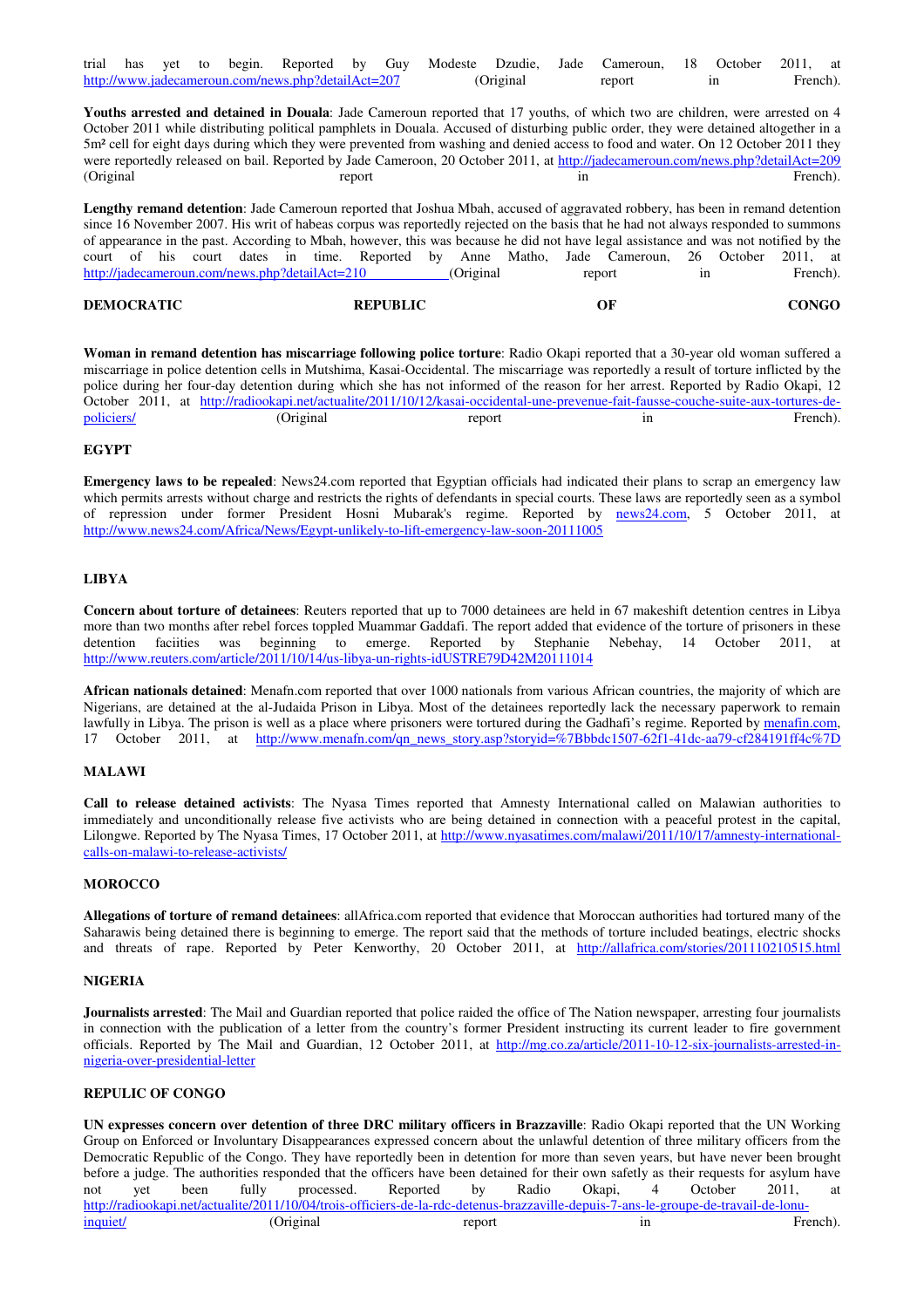| news | release                                                                         | from | the |  | Working | Group | can | be | found | at: |
|------|---------------------------------------------------------------------------------|------|-----|--|---------|-------|-----|----|-------|-----|
|      | http://www.ohchr.org/en/NewsEvents/Pages/DisplayNews.aspx?NewsID=11463&LangID=E |      |     |  |         |       |     |    |       |     |

**SOUTH AFRICA** 

**Justice "overhaul"**: The Citizen reported that the proposed overhaul of the country's justice system will introduce electronic files and expedite the trial of 40 000 prisoners currently awaiting trial. Justice Bertelsman reportedly stated that the new system should prevent "meddling" with case files. Reported by The Citizen, 6 October 2011, at http://www.citizen.co.za/citizen/content/en/citizen/localnews?oid=230163&sn=Detail&pid=146826&Justice-overhaul-prevents-meddling

**Former remand detainee sues Department of Correctional Services**: IOL reported that a former remand detainee, Noah Joseph Taukobong, is claiming R500 000 in damages from the Department of Correctional Services, claiming that a male nurse at the Pretoria Local Prison severely assaulted him by hitting him with a baton on his genitals. The assault reportedly took place while the detainee was awaiting trial on robbery charges. Reported by Zelda Venter, 19 0ctober 2011, at http://www.iol.co.za/news/crimecourts/detainee-hit-on-genitals-allowed-to-sue-1.1160144

**Improved legal aid for the poor**: The New Age reported that according to Legal Aid's 2012 – 2017 strategic plan, the poor and vulnerable would "soon have access to justice and legal representation." In particular, the plan reportedly seeks to maintain and improve services in the deep rural area and at traditional courts. Reported by Elfas Torerai, 12 October 2011, at http://www.thenewage.co.za/31638-1017-53-Plans\_to\_bring\_justice\_to\_rural\_poor

# **SUDAN**

**Calls made for release of detained activist:** Amnesty International appealed to authorities in Khartoum to release a detained human rights activist on a hunger strike and reportedly at risk of torture. The prisoner, Bushra Gamar Hussein Rahma, was detained following the arrest of Nubians affiliated with the Sudan People's Liberation Movement. Reported by Amnesty International, 12 October 2011, at http://www.amnesty.org/en/news-and-updates/health-fears-detained-sudanese-activist-hunger-strike-2011-10-12

#### **UGANDA**

**Criticism of proposed amendments to bail legislation**: Irin News reported that Ugandan human rights activists have expressed concern that President Yoweri Museveni's proposal to do away with bail for people suspected of committing certain crimes could swell the country's already overcrowded prison system and exacerbate severe problems in delivering health services to inmates. Reported by Irin News, 26 October 2011, at http://www.irinnews.org/report.aspx?reportid=94071

# **ZIMBABWE**

**Officials remanded in custody**: SW Radio reported that eight MDC-T officials, including youth president Solomon Madzore, were remanded in custody over allegations that they had a hand in the death of a police official. Seven other MDC-T activists are also reportedly in remand detention in connection with the same murder, five months after having been arrested. Reported by Tichaona Sibanda, 7 October 2011, at http://www.swradioafrica.com/news071011/madzore071011.htm

**Strike affects bail hearings**: The Herald reported that a strike by prosecutors caused a massive backlog at the High Court where bail applications are being repeatedly postponed as a result. High Court judges reportedly criticized the Office of the Attorney-General for the non-performance of its staff. Reported by The Herald, 12 October 2011, at http://www.herald.co.zw/index.php?option=com\_content&view=article&id=23549:strike-causes-backlog-at-highcourt&catid=46:crime-a-courts&Itemid=138

**Remand detainees affected by lack of transport**: News Day reported that Harare Remand Prison has been hit hard by a shortage of transport for the purposes of ferrying detainees to and from court. The reported result is that the district court is able to attend to bail hearings only twice a week. Reported by News Day, 24 October 2011, at http://www.newsday.co.zw/article/2011-10-24-no-joy-forchitungwiza-remand-prisoners

# **Global Campaign for Pretrial Justice**

On any given day, an estimated three million people around the world are behind bars awaiting trial. Many will spend months and even years in detention - without being tried or found guilty - languishing under worse conditions than people convicted of crimes and sentenced to prison. To address the over-reliance on pretrial detention and promote greater access to legal assistance, the Global Campaign for Pretrial Justice is working to gather empirical evidence to document the scale and gravity of the problem; pilot innovative practices and methodologies, to identify effective, low-cost solutions; and build a forum for sharing knowledge among practitioners, researchers and policymakers. For more information on the Global Campaign for Pretrial Justice, please visit http://www.soros.org/initiatives/justice/focus/criminal\_justice/projects/globalcampaign

# **Fair Use Notice**

Africa Pretrial Justice Monitor contains copyrighted material, the use of which has not always been specifically authorised by the copyright owner. The material is being made available for purposes of education and discussion in order to better understand prison and related issues in Africa. We believe this constitutes a "fair use" of any such copyrighted material as provided for in relevant national laws. The material is made accessible without profit for research and educational purposes to subscribers/readers. If you wish